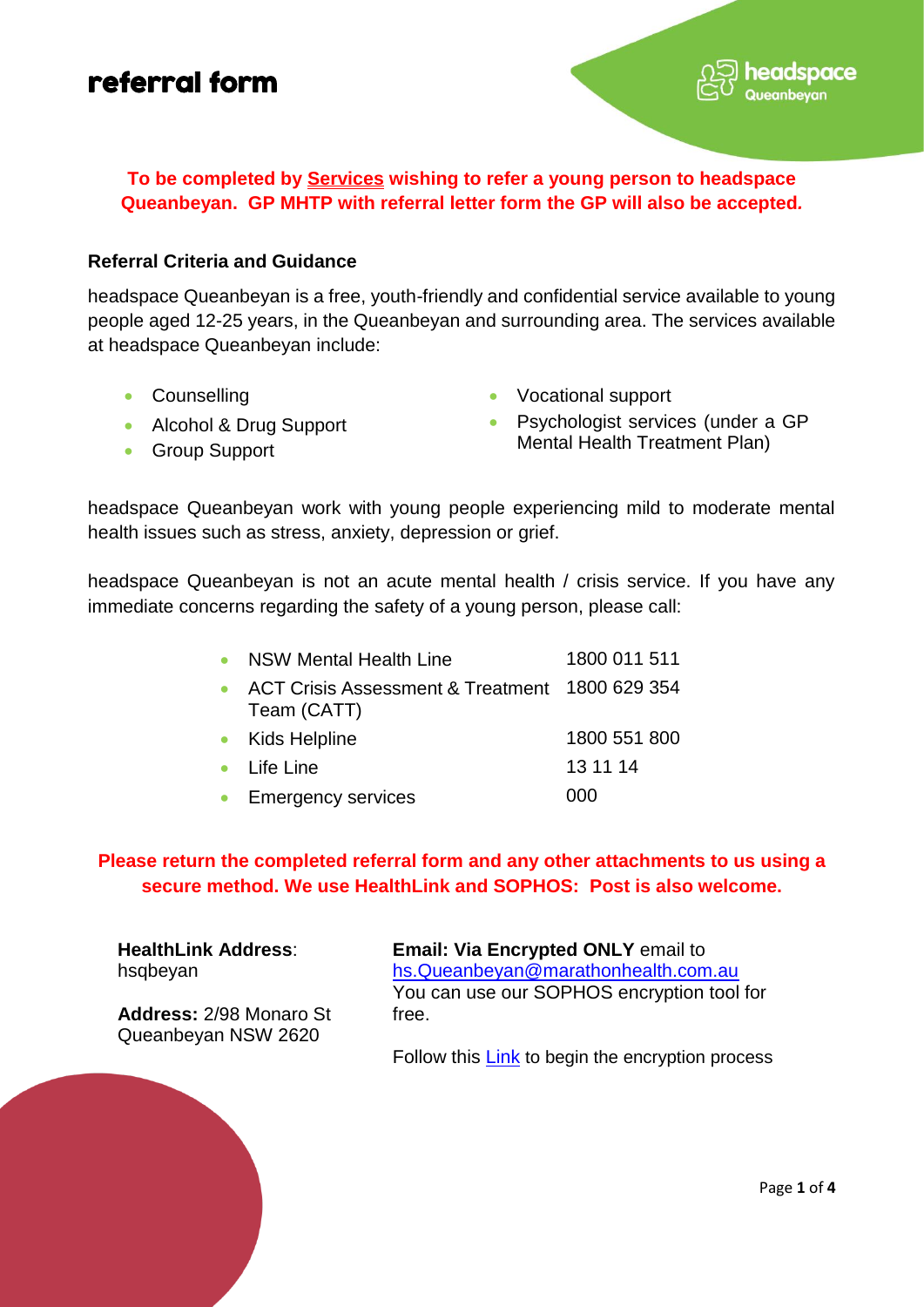| <b>Young Persons Details</b>                           |                                                                             |  |  |  |  |
|--------------------------------------------------------|-----------------------------------------------------------------------------|--|--|--|--|
|                                                        | Has the young person consented to this referral?<br>$\Box$ Yes<br>$\Box$ No |  |  |  |  |
| <b>Name</b>                                            |                                                                             |  |  |  |  |
| <b>Address</b>                                         |                                                                             |  |  |  |  |
| Date of Birth                                          |                                                                             |  |  |  |  |
| <b>Phone Number</b>                                    |                                                                             |  |  |  |  |
| <b>Email</b>                                           |                                                                             |  |  |  |  |
| Gender                                                 | Transgender $\Box$<br>Female<br>Male<br>Other:<br>$\mathbf{1}$<br>$\Box$    |  |  |  |  |
| <b>Cultural Identity</b>                               | $\Box$ CALD<br>Aboriginal or Torres Strait Islander                         |  |  |  |  |
| <b>Next if Kin/Emergency</b><br><b>Contact Details</b> | Name:<br>Phone:                                                             |  |  |  |  |
|                                                        | Email:                                                                      |  |  |  |  |
|                                                        | <b>Relationship to Young Person</b>                                         |  |  |  |  |

| <b>Young Persons Supports</b>                                                  |            |           |               |  |
|--------------------------------------------------------------------------------|------------|-----------|---------------|--|
| Does the young person have an existing GP?                                     | Yes        | $\Box$ No | <b>Unsure</b> |  |
| Does the young person have an existing Mental Health<br><b>Treatment Plan?</b> | $\Box$ Yes | $\Box$ No | <b>Unsure</b> |  |
| Does the young person require an interpreter?                                  | l Yes      | No        | <b>Unsure</b> |  |
| Does the young person currently receive support from any other                 | Yes        | No        | Unsure        |  |

02 headspace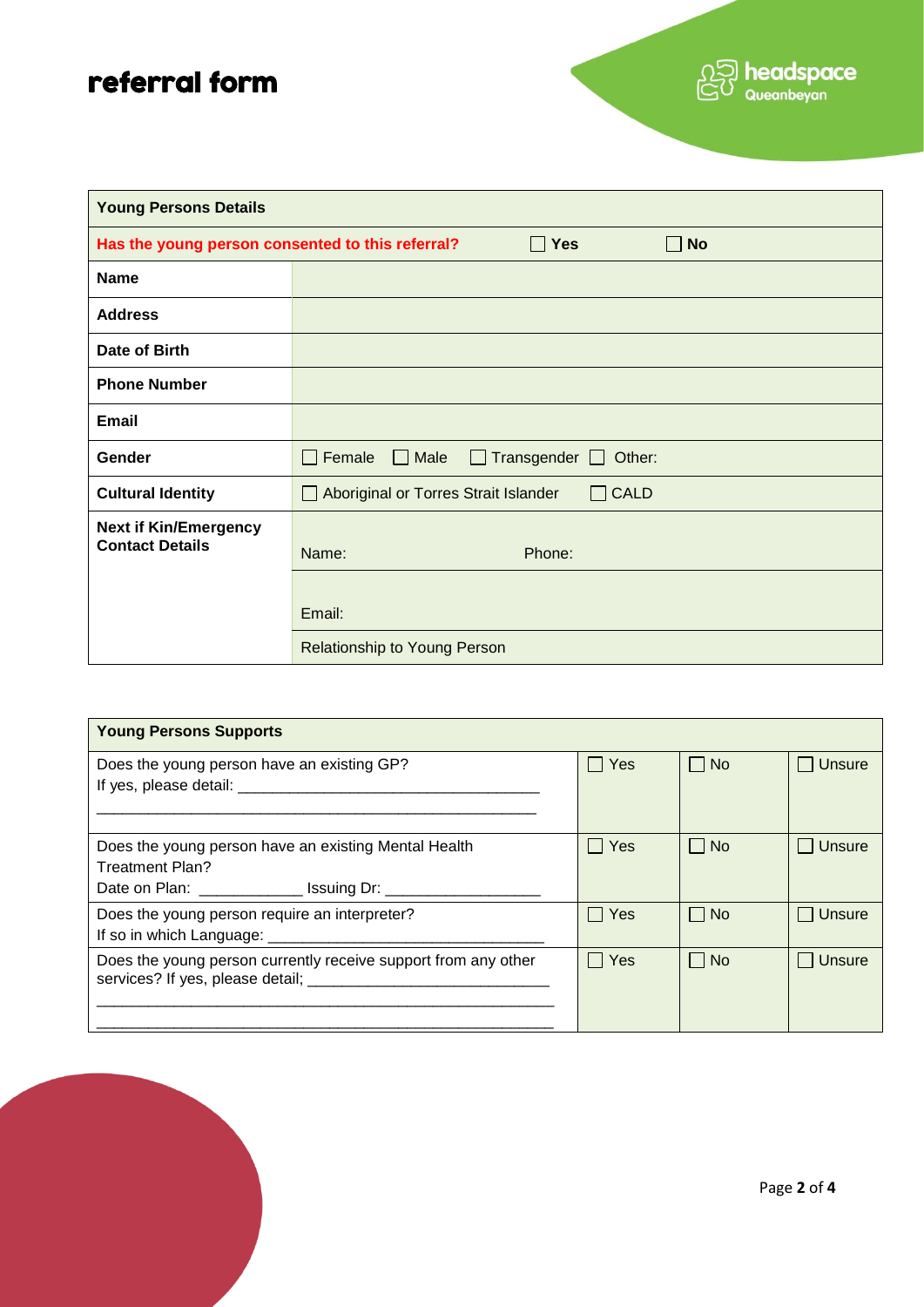

#### **Reason for Referral:**

*Please include any information which may be useful to assist with the referral (e.g. mental health, drug and alcohol, vocational / educational or physical health including past / current risk assessments). Please be as specific as possible as to what you would like for headspace. Please feel free to add any assessment to this referral.* 

**What are some of the current issues? (***please include info about duration, age of onset and pre-existing diagnoses):* 

**What has been the impact of these? (eg relationships, school, work, home etc)**

**What are the young person's goals and objectives?**

**What other supporting documentation are you including (if applicable):**